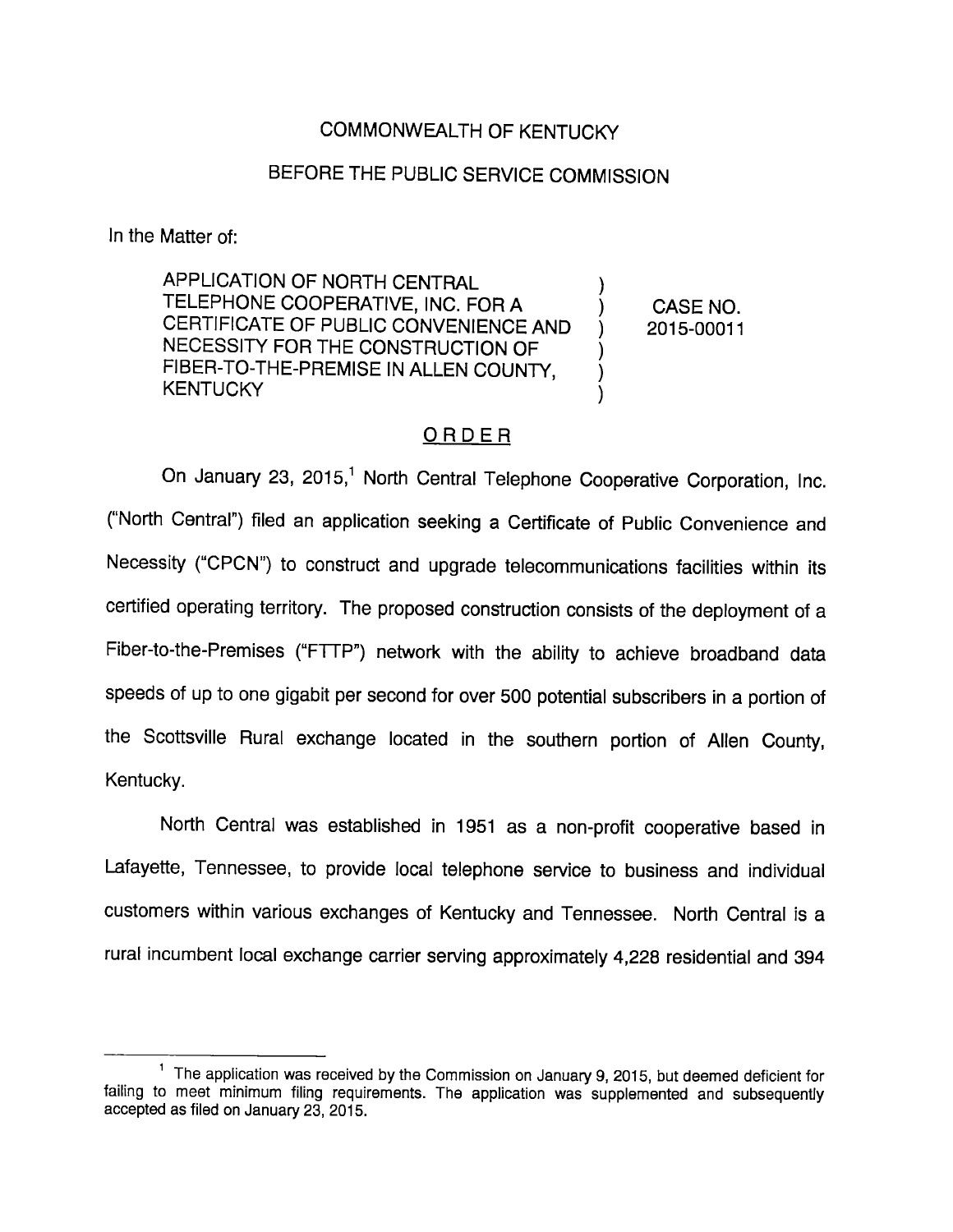business lines in Allen County, Kentucky, and an additional 10,886 residential and 2,012 business customers in Tennessee.<sup>2</sup>

#### Description of Proposed Construction

North Central states that the new construction is part of a "Kentucky Regional Fiber Project" that will, upon completion, expand on broadband service currently available to 500 potential subscribers, the majority of which are currently unable to obtain even the minimum broadband speeds specified by the Federal Communications Commission ("FCC") of 4 megabits per second ("Mbps") down (downloads) and 1 Mbps up (uploads). $3$  The proposed improvements will replace existing copper facilities that are at or beyond their useful lives. North Central currently provides data services over the existing copper facilities utilizing digital subscriber line ("DSL") technology that has inherent bandwidth and distance limitations. The new facilities will consist of approximately  $92<sup>4</sup>$  miles of FTTP facilities, including the necessary electronic equipment and fiber optic cable extending from the Petroleum remote central office to each premise in the targeted portion of the Scottsville Rural exchange. The FTTP project will be deployed over approximately seven months. Customers will be migrated to the new facilities initially as customer demands require and then as warranted by business considerations, including costs and maintenance issues.

 $^2$  North Central's Annual Report for calendar year ending December 31, 2013.

 $3$  In its application, North Central mistakenly reversed the FCC specifications for the "up" and "down" broadband speeds. It should be further noted that the FCC recently extended its broadband specification to 25 Mbps for downloads and 3 Mbps for uploads. See FCC News Release dated January 29, 2015 at http://transition.fcc.gov/Daily Releases/Daily Business/2015/db0129/DOC-331760A1.pdf.

<sup>&</sup>lt;sup>4</sup> Although the application indicates 75 miles of facilities will be deployed, the Plans and Specs supplied as an exhibit to the application indicate a total of 91.73 miles of outside plant will be installed.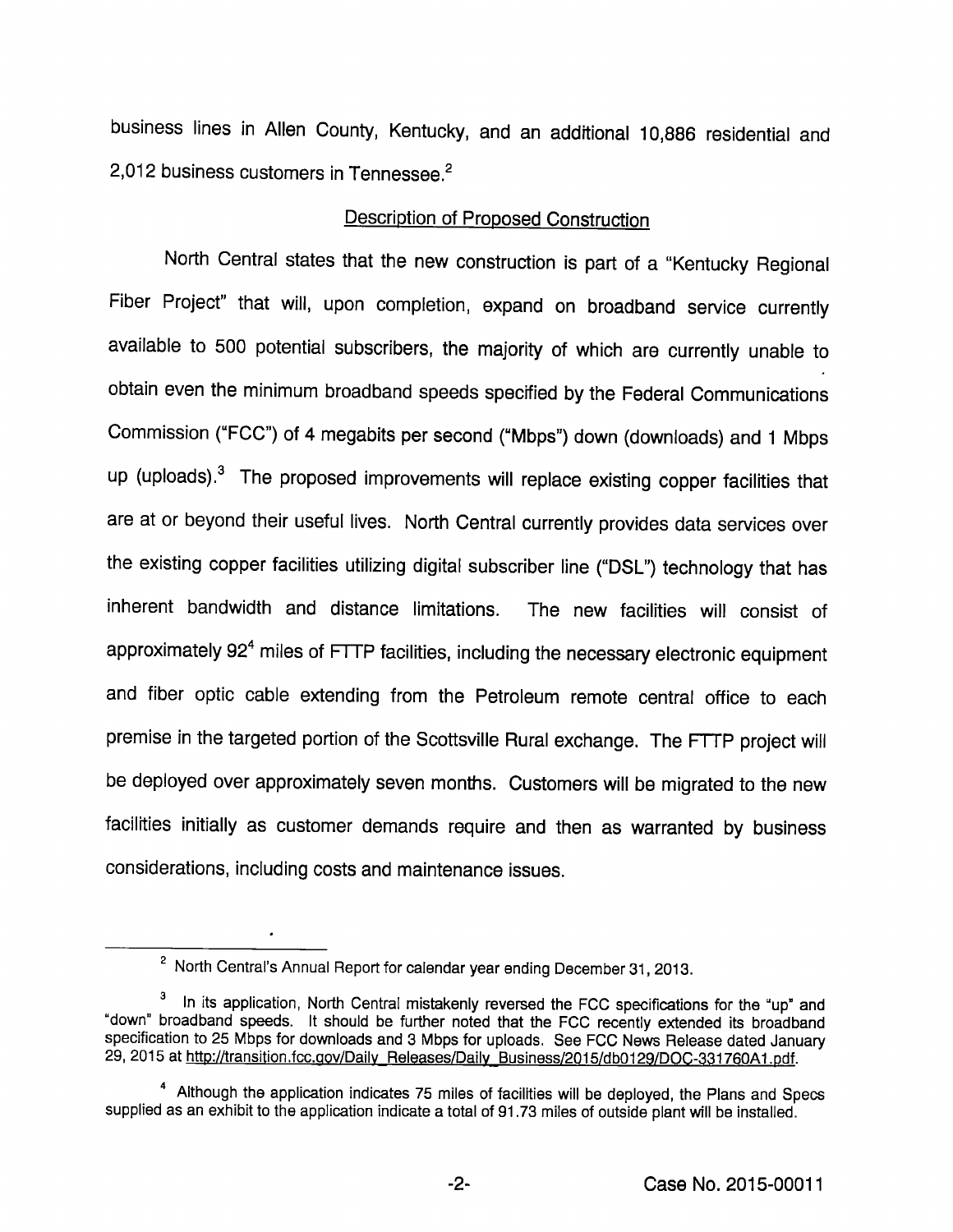The proposed construction project is estimated to cost a total of \$2,861,160<sup>5</sup> and will be funded substantially through financing obtained from the Rural Utilities Service,<sup>6</sup> with any remaining costs provided from general funds on hand and applicable end-user installation fees. North Central states that it does not anticipate any rate adjustments associated with the proposed project.

### Discussion and Findings

It appears that the proposed construction will result in a significant expansion of the services available to subscribers and will enhance North Central's ability to maintain its facilities and provide service to customers. However, the planned construction is extensive, with substantiai costs, and is designed primarily for North Central to support services that may be beyond the jurisdiction of the Commission. $<sup>7</sup>$  The Commission</sup> recognizes that the General Assembly has found that the provision of broadband and other state-of-the-art telecommunications technologies are an "essential element to the Commonwealth's initiative to improve the lives of Kentucky citizens...."® Nevertheless, the Commission remains obligated to ensure that North Central's ability to offer safe.

| <sup>5</sup> The costs of the project are estimated at: |             |
|---------------------------------------------------------|-------------|
| <b>Outside Plant</b>                                    | \$2,404,660 |
| Central Office/Electronic Equipment                     | \$ 259,500  |
| Engineering                                             | \$197,000   |
| TOTAL                                                   | \$2,861,160 |

g Pursuant to KRS 278.300(10), indebtedness incurred that is subject to the supervision or control of the federal government or any agency thereof is exempt from approval of the Commission.

 $\frac{7}{1}$  KRS 278.5462 provides, in part, that the provision of broadband services is not subject to Commission regulation. However, the Commission retains authority to investigate and resolve complaints stemming from broadband service and has the authority to arbitrate and enforce interconnection agreements. Interconnection agreements may include provisions related to remote terminals and central office facilities which may incorporate broadband services.

 $B$  KRS 278.546(1).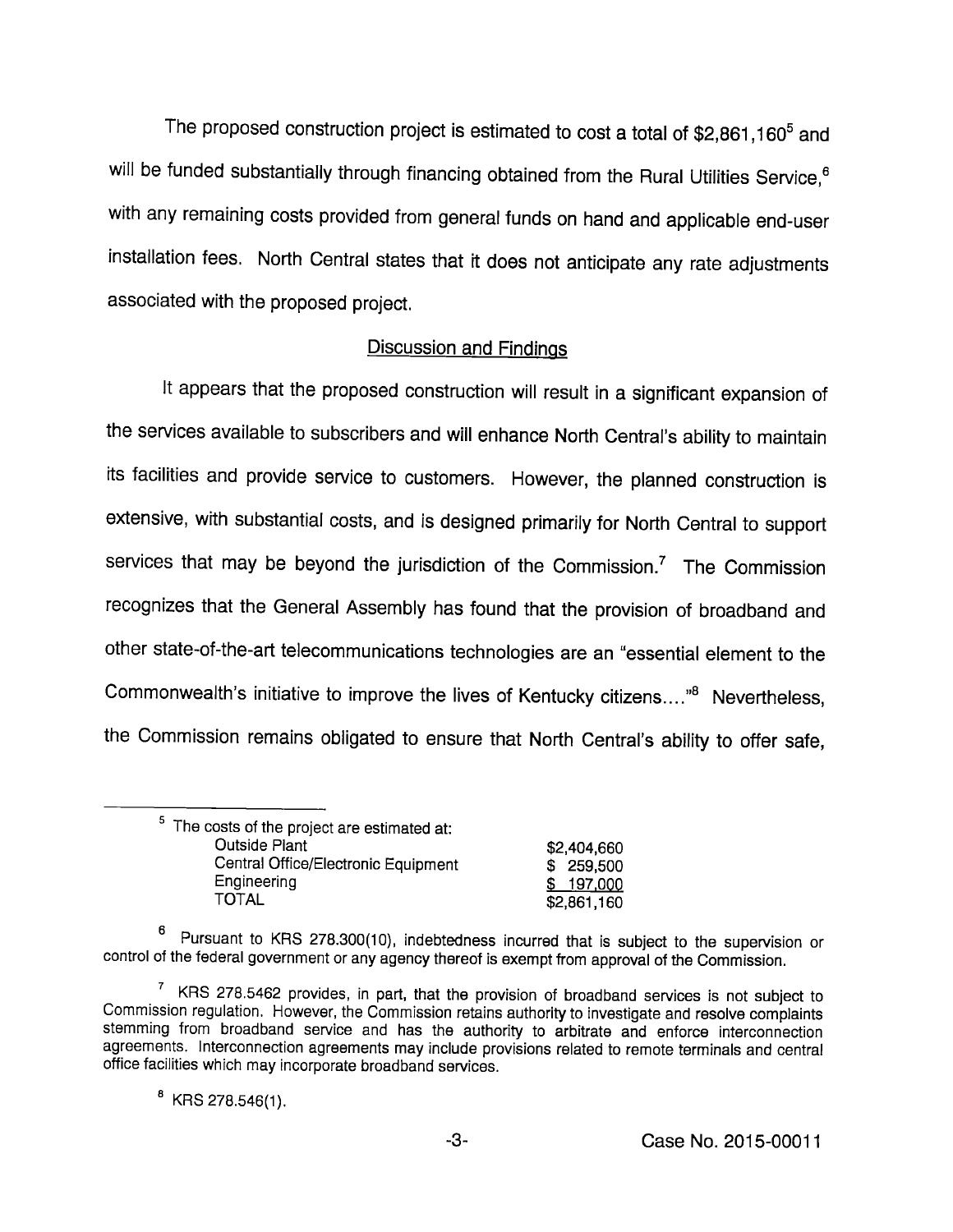adequate, and reasonable basic local exchange service is not adversely affected.<sup>9</sup> North Central should carefully account for the costs associated with the construction of these facilities and properly allocate those costs to jurisdictional and non-jurisdictional services, respectively.<sup>10</sup>

The Commission, having considered the evidence of record and being otherwise sufficiently advised, finds that North Central should be authorized to proceed with the proposed construction as set forth in its application and described herein.

IT IS THEREFORE ORDERED that:

1. North Central is granted a Certificate of Public Convenience and Necessity to construct new facilities as set forth in its application and as described in this order.

2. Should the costs of the construction authorized herein exceed by more than 10 percent the estimated costs contained in the application. North Central shall immediately notify the Commission in writing of the adjustment and include an explanation of the additional costs for the Commission's approval.

3. As provided for in this Order, North Central shall maintain records that clearly and sufficiently document the proper allocation of costs for jurisdictional and nonjurisdictional services provided as a result of this construction project.

4. Any documents filed pursuant to ordering paragraph 2 of this Order shall reference the number of this case and shall be retained in the utility's general correspondence file.

 $^9$  KRS 278.542(1)(n).

<sup>&</sup>lt;sup>10</sup> The Commission retains the authority to review the reasonableness of such accounting procedures when considering adjustments of rates for basic local exchange service.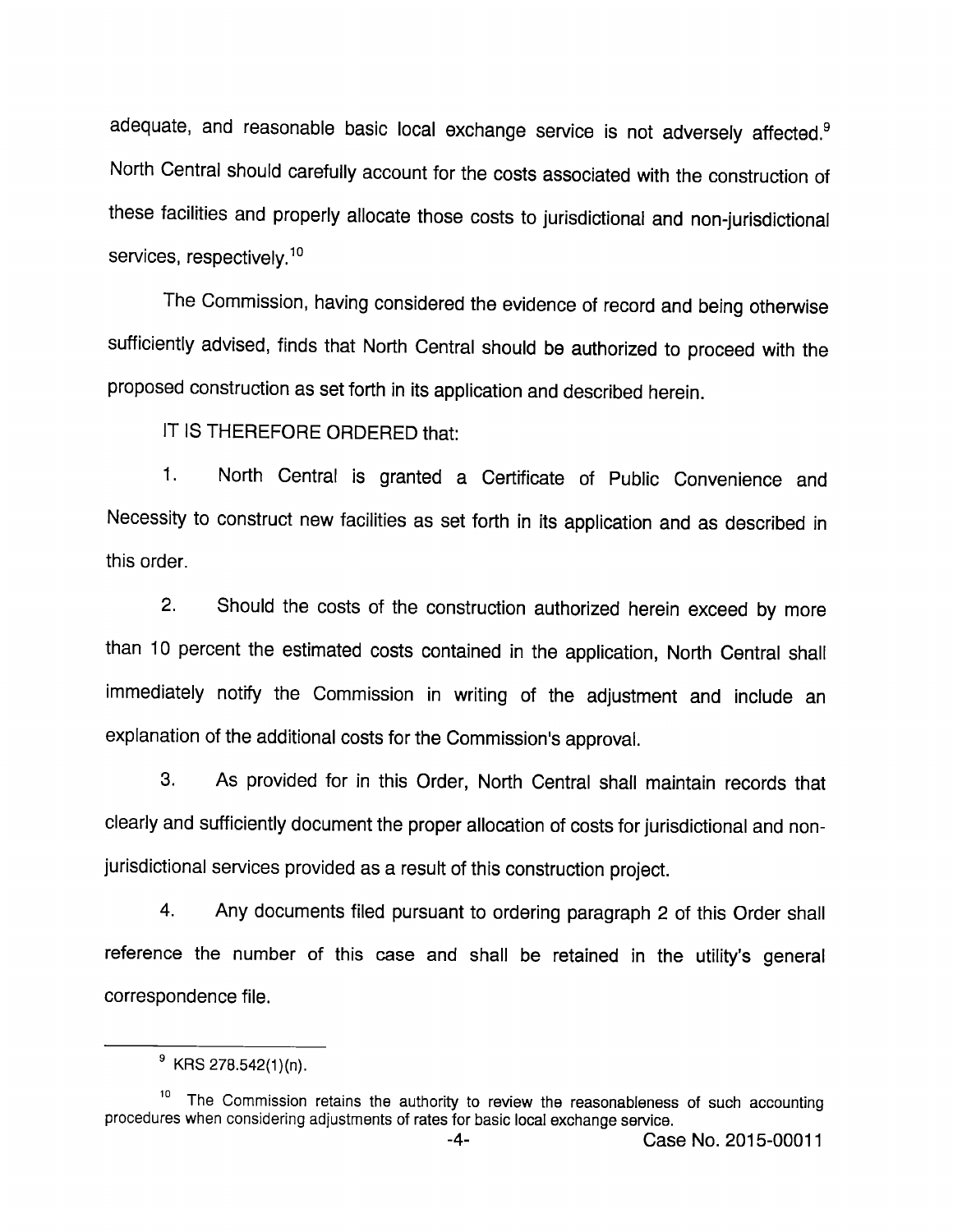By the Commission **ENTERED** FEB 2 4 2015 KENTUCKY PUBLIC SERVICE COMMISSION

Commissioner Daniel E. Logsdon, Jr. abstains.

**ATTES** Executive Director

Case No. 2015-00011